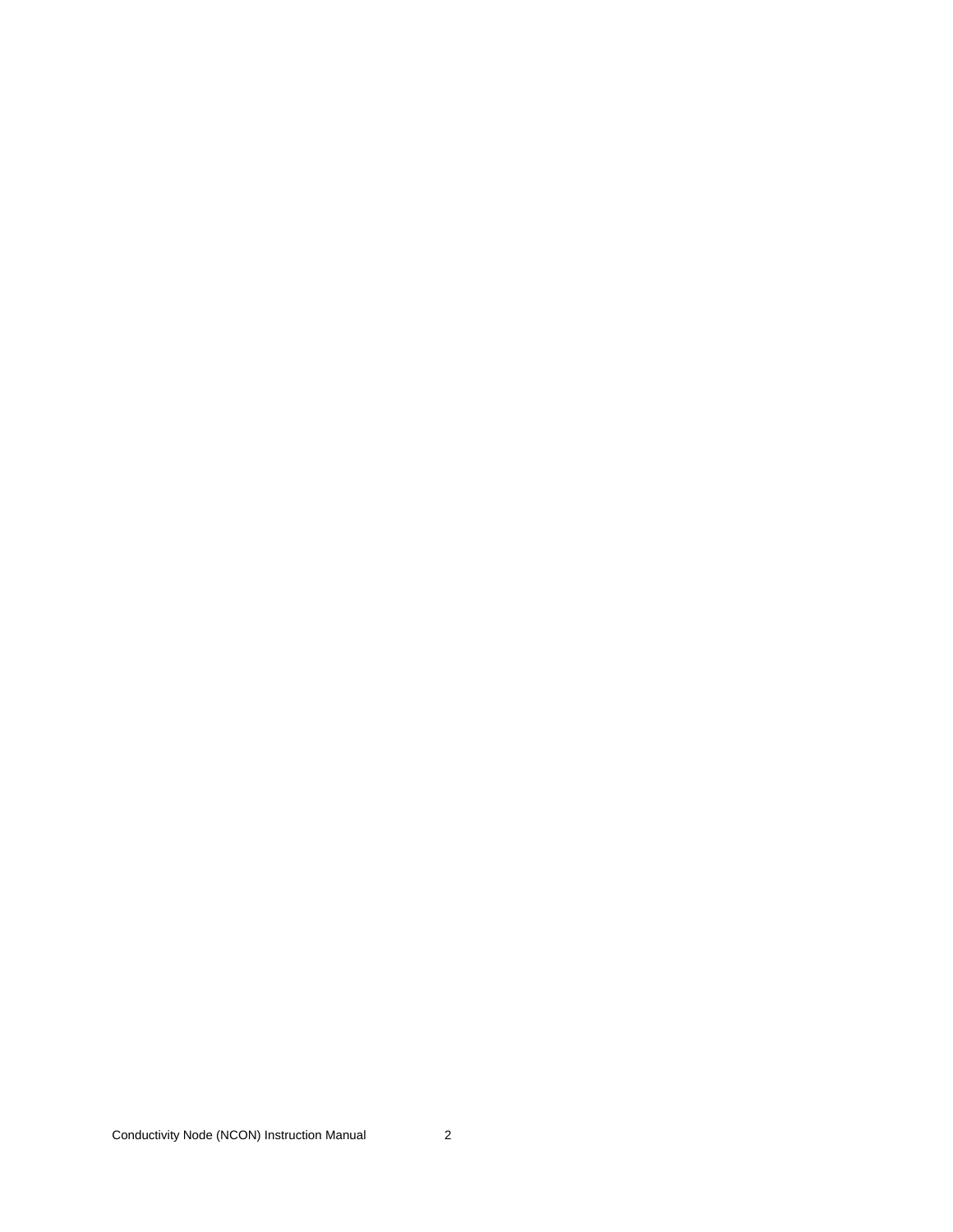### Lakewood Instruments

We thank you for your selection and purchase of a Lakewood Instruments product.

With proper care and maintenance, this device should give you many years of trouble-free service. Please take the time to read and understand this Installation and Operation Manual, paying special attention to the sections on **OPERATION** and **MAINTENANCE**.

If, in the future, any parts or repairs are required, we strongly recommend that only original replacement parts be used. Our Customer Service Department is happy to assist you with your parts or service requests.

- **2** Lakewood Instruments Customer Service and Technical Support **Departments can be reached by calling (800) 228-0839 or faxing (414) 355-3508, Monday through Friday, 7:30 a.m. - 5:00 p.m. CST.**
- **Mail should be sent to:**

**Lakewood Instruments 7838 North Faulkner Road Milwaukee, WI 53224 USA**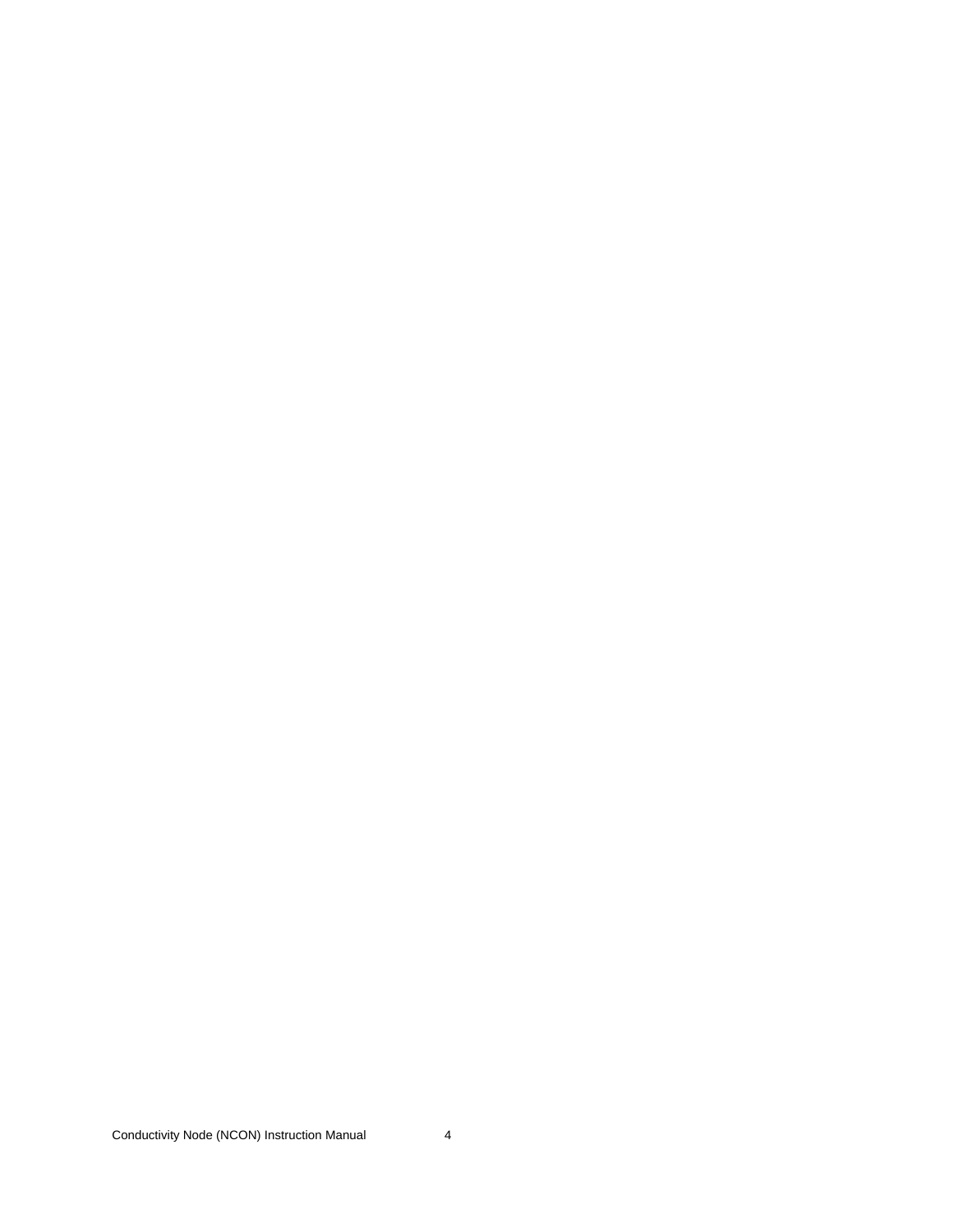## **CONDUCTIVITY NODE (NCON) COND NODE KIT (NCKT)**

### **Table of Contents**

| <b>INTRODUCTION</b>                       |    |
|-------------------------------------------|----|
| Introduction                              | 7  |
| <b>Specifications</b>                     | 8  |
| <b>INSTALLATION</b>                       | 9  |
| Checking                                  | 9  |
| Connections                               | 9  |
| Service Light                             | 9  |
| Operation with 2000 Series Controllers    | 10 |
| <b>CONFIGURATION</b>                      | 12 |
| <b>Sensor Configuration Chart</b>         | 12 |
| <b>Configuration of Node with Sensors</b> | 12 |
| <b>MAINTENANCE AND TECHNICAL SERVICE</b>  | 14 |
| <b>Technical Service</b>                  | 14 |
| <b>Service Guide</b>                      | 14 |
| <b>DRAWINGS</b>                           | 15 |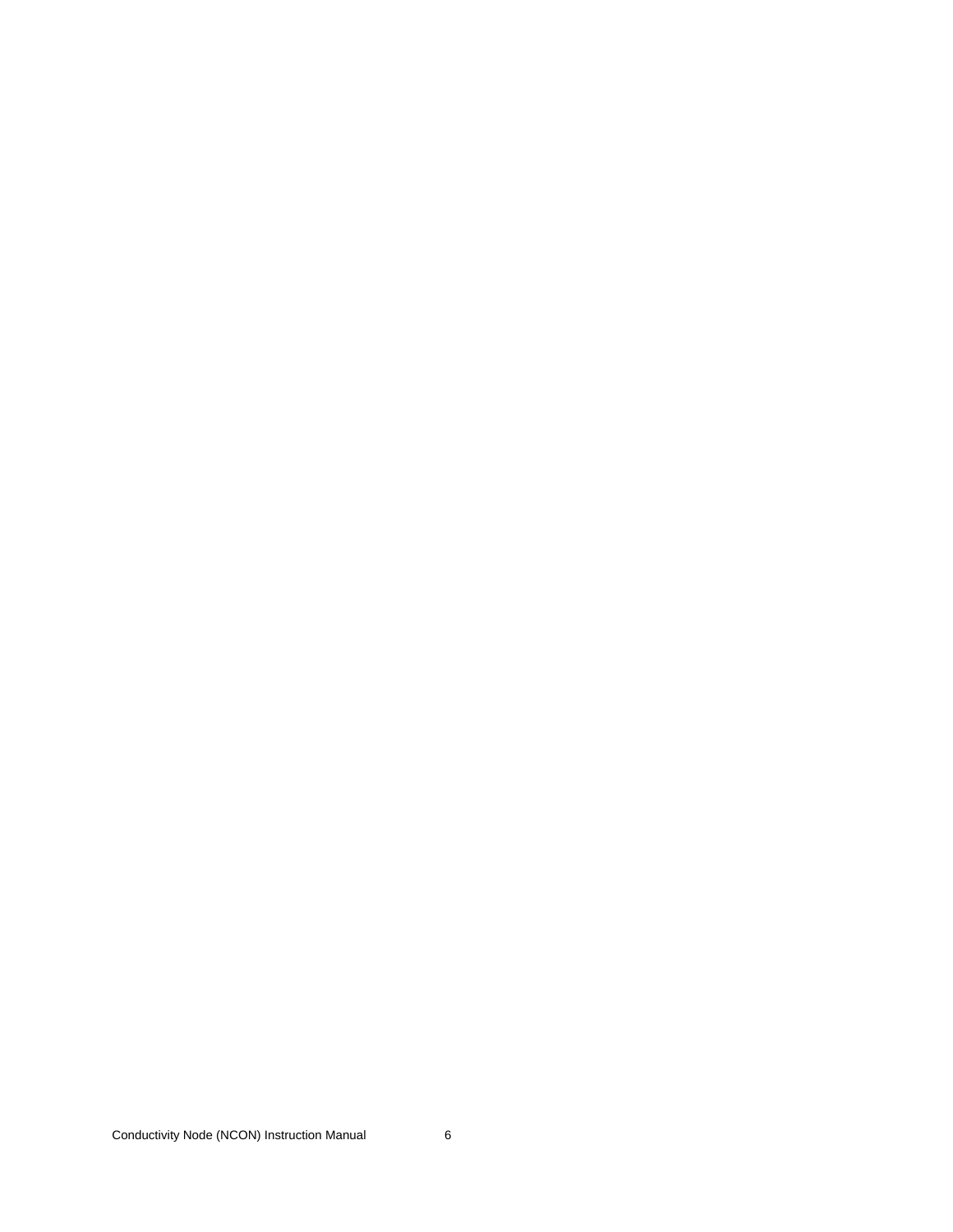### **INTRODUCTION**

#### **NCON**

The Model NCON Conductivity Node is a LONWORKS<sup>®-</sup>compatible node that uses twisted pair communications. The NCON works with several different temperature compensation inputs and with two- or four-electrode sensors. These multiple-sensor input options allow for various conductivity sensors to be used. Temperature compensation is adjustable by percent per degrees Celsius for use with various processes. The NCON's ability to cover a wide range in conductivity is due to its advanced auto-ranging circuitry. The NCON's fourelectrode circuitry allows for compensation when fouling occurs on sensor electrodes. When sensor fouling can no longer be corrected, the NCON sends a fouled electrode alarm.

The NCON can be used with the Lakewood Model 2000 Series controllers. On cooling towers it can be used for chill loop monitoring and control as well as on the makeup line for multi-setpoint or cycles of concentration control on the cooling tower.

#### **NCKT**

The NCKT is a pre packaged option that includes the NCON, NEMA 4X enclosure, sensor tee, and a 4 electrode conductivity sensor. Its primary application is in cooling towers but may be used in other applications. The sensor can cover a range of 0-10,000uS and is rated 100°F @ 140 psi.

LONWORKS is a registered trademark of Echelon Corporation.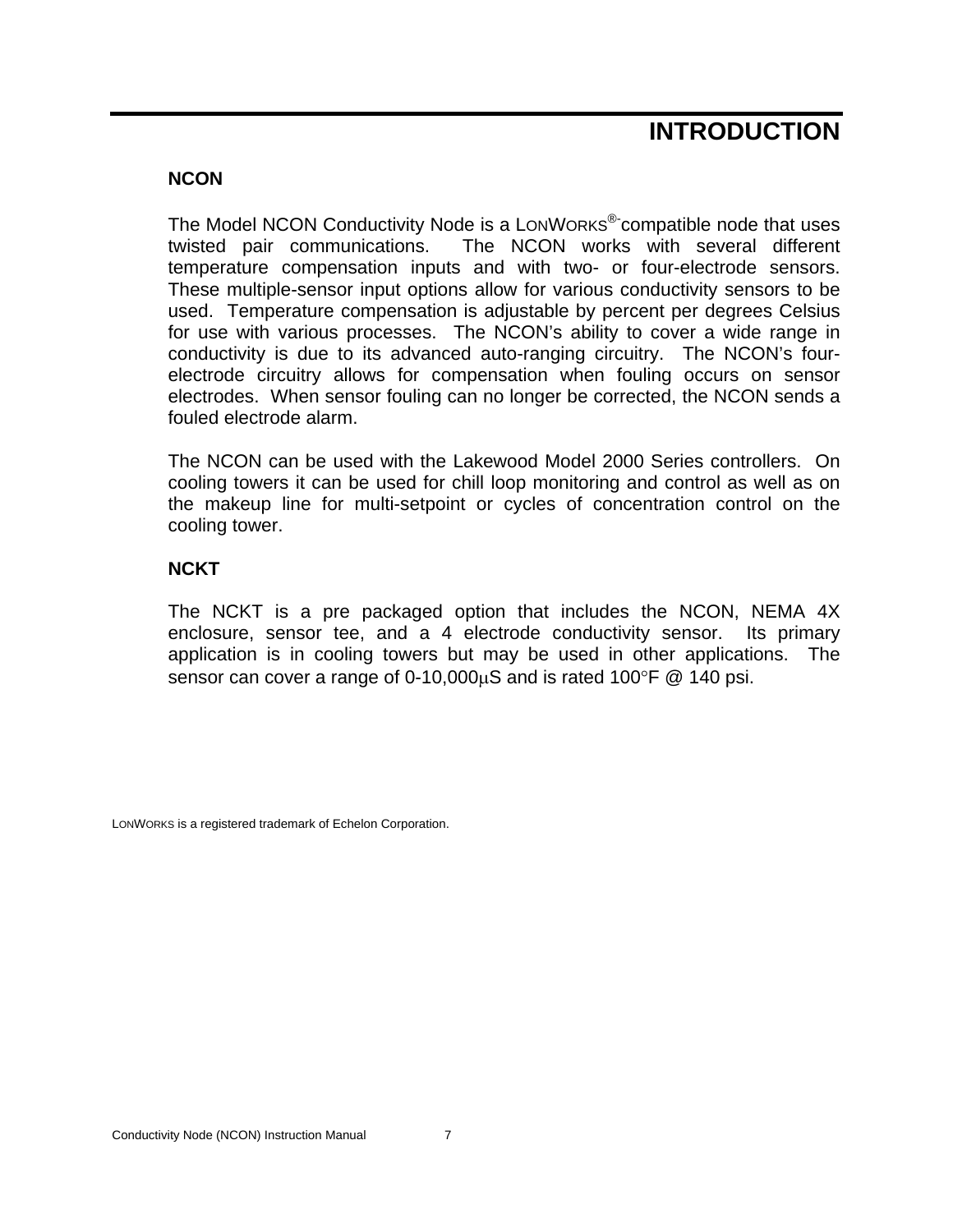### **Specifications**



**Temperature** 

Conductivity Range 0-1,000,000 µS (with proper conductivity sensor)

Compensation Inputs None 100 PTC

| n Inputs. | None    | 100 PTC                                          |
|-----------|---------|--------------------------------------------------|
|           | 500 NTC | 1K PTC                                           |
|           | 4K NTC  | 3K PTC                                           |
|           | 10K NTC | 10K PTC                                          |
|           |         | Compensation is adjustable by % per $\mathrm{C}$ |

Power 24 VDC

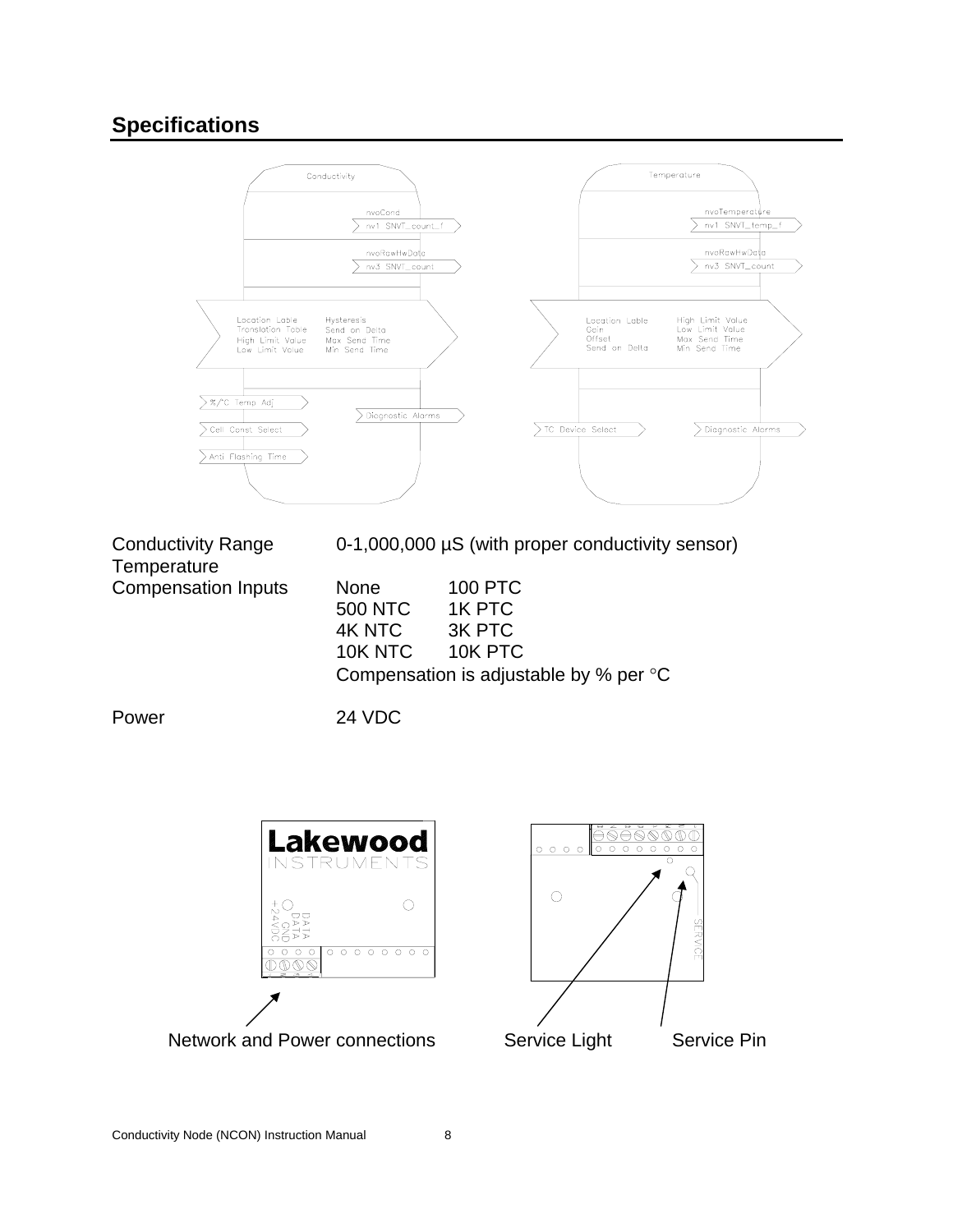### **INSTALLATION**

#### **Checking**

Inspect the shipping carton for obvious external damage. Note on the carrier's bill-of-lading the extent of the damage, if any, and notify the carrier. Save the shipping carton until your Node is started up.

**If shipping damage has occurred, call the Lakewood Instruments Customer Service Department at (800) 228-0839 and return the controller to the factory in the original carton.** 

#### **Connections**

The NIN option is required on the 2000 series controller for the NCON to operate. The NIN option provides power and two way communications to the NCON. Refer to the drawings in the back of this manual for wiring details.

#### **Service Light**

The service light is used for installation of the node and for troubleshooting. Below is a chart of what the service light might indicate during operation.



| <b>Behavior</b> | <b>Description</b>       | <b>Resolution</b>   |
|-----------------|--------------------------|---------------------|
|                 | <b>Bad Node</b>          | Replace Node        |
|                 | Node is unconfigured,    | <b>Install Node</b> |
| 3               | Node is running normally | none                |
| 3               | Node does not have power | Check power supply  |

Light will also be on while the service button is pressed.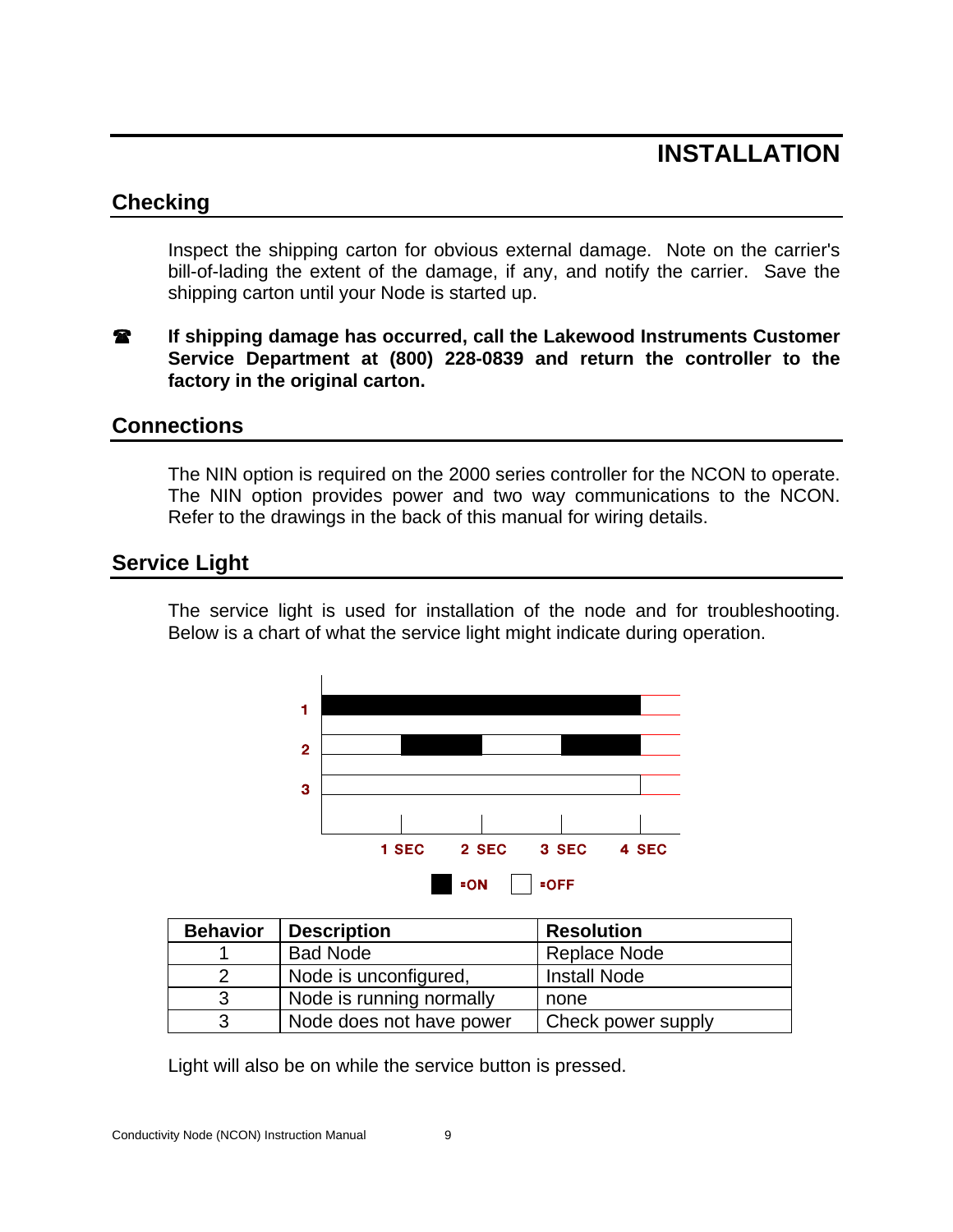### **Operation with 2000 Series Controllers**

Before it can be used, the NCON must be installed into the software of the controller.

Under the **Main Menu**,

| MAIN MENU             |
|-----------------------|
|                       |
| 3 FEED SCHEDULE       |
| 4 ALARMS              |
| 5 WATER METERS        |
| 6 4-20 MA OUTPUTS     |
| <b>7 SYSTEM SETUP</b> |
| <b>CLOCK</b>          |

highlight **SYSTEM SETUP**, then press **ENT**. You should see the following screen:

| <b>SYSTEM SETUP</b>         |
|-----------------------------|
|                             |
| <b>1 PROCESS PARAMETERS</b> |
| 2 INITIALIZATION            |
| <b>3 DIGITAL INPUTS</b>     |
| <b>4 FIRMWARE VERSIONS</b>  |
| 5 SECURITY                  |
| 6 DIAGNOSTICS               |
| 7 COMMUNICATIONS            |
| <b>8 NODE INSTALLATION</b>  |

Highlight **NODE INSTALLATION**, then press **ENT**. You should see the following screen:

| NODE INSTALLATION    |
|----------------------|
|                      |
| 1 INSTALL A NEW NODE |
| 2 DE-INSTALL A NODE  |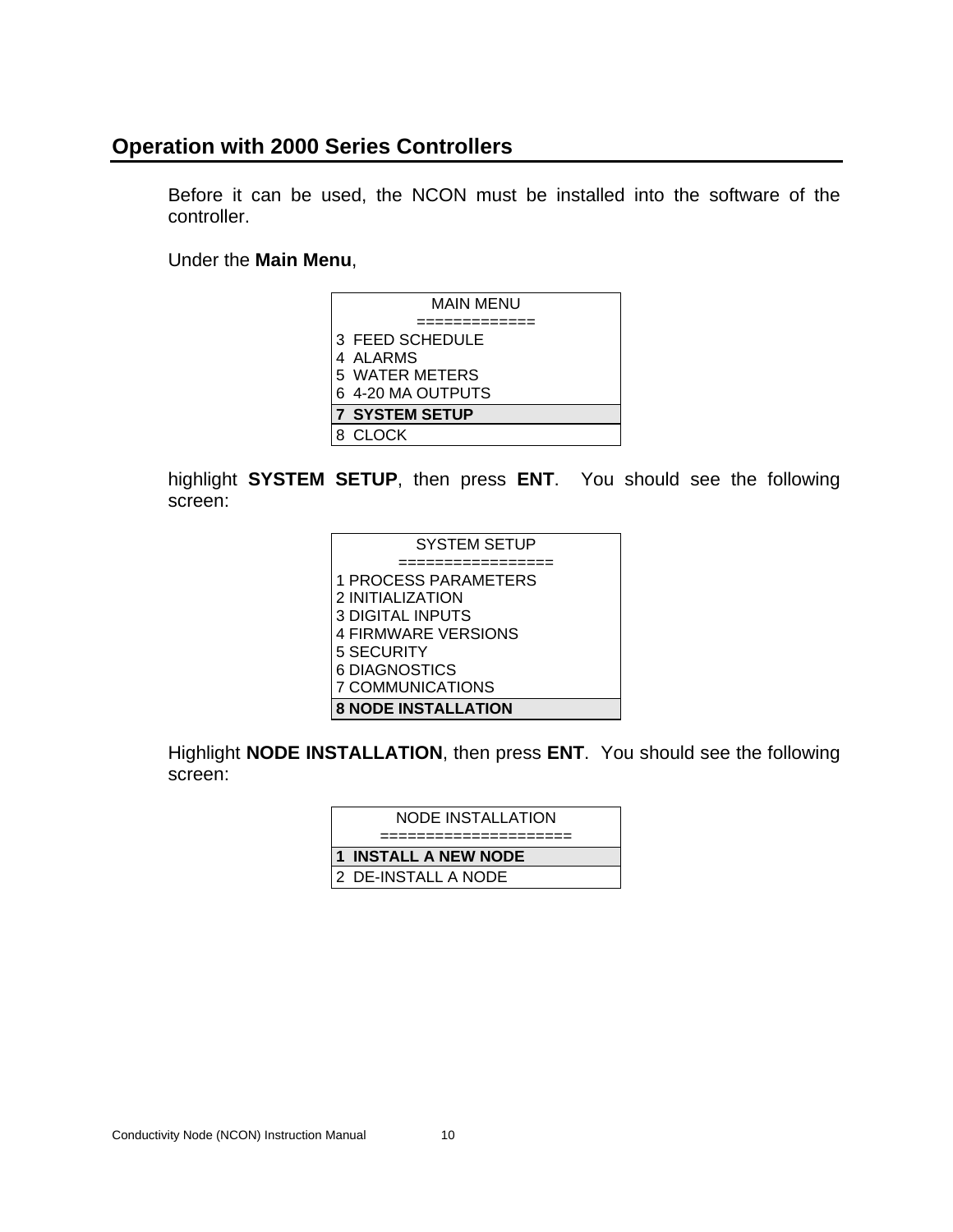Highlight **INSTALL A NEW NODE**, then press **ENT**. You should see the following screen:

| <b>INSTALL A NEW NODE</b> |
|---------------------------|
|                           |
| 1 RELAYS 5-8              |
| 2 RELAYS 9-12             |
| 3 MAKEUP COND             |
| <b>4 REMOTE SENSOR</b>    |
| 5 REMOTE SENSOR           |
| 6 REMOTE SENSOR           |
| <b>7 REMOTE SENSOR</b>    |
| 8 ANOLOG INPUTS (4)       |
| 9 ANOLOG INPUTS (4)       |
| 10 DIGITAL INPUTS (4)     |
| 11 DIGITAL INPUTS (4)     |

Select which node to install.

#### **NOTE: YOU MUST ASSIGN YOUR NCON TO MAKEUP COND OR REMOTE SENSOR.**

The following screen should appear:

PRESS SERVICE PIN

PRESS ANY KEY

Momentarily press the Service Pin on the node to be installed. The Service Light should turn on while the Service Pin is pressed. After the Service pin is released press any key on the key pad and the node will be installed.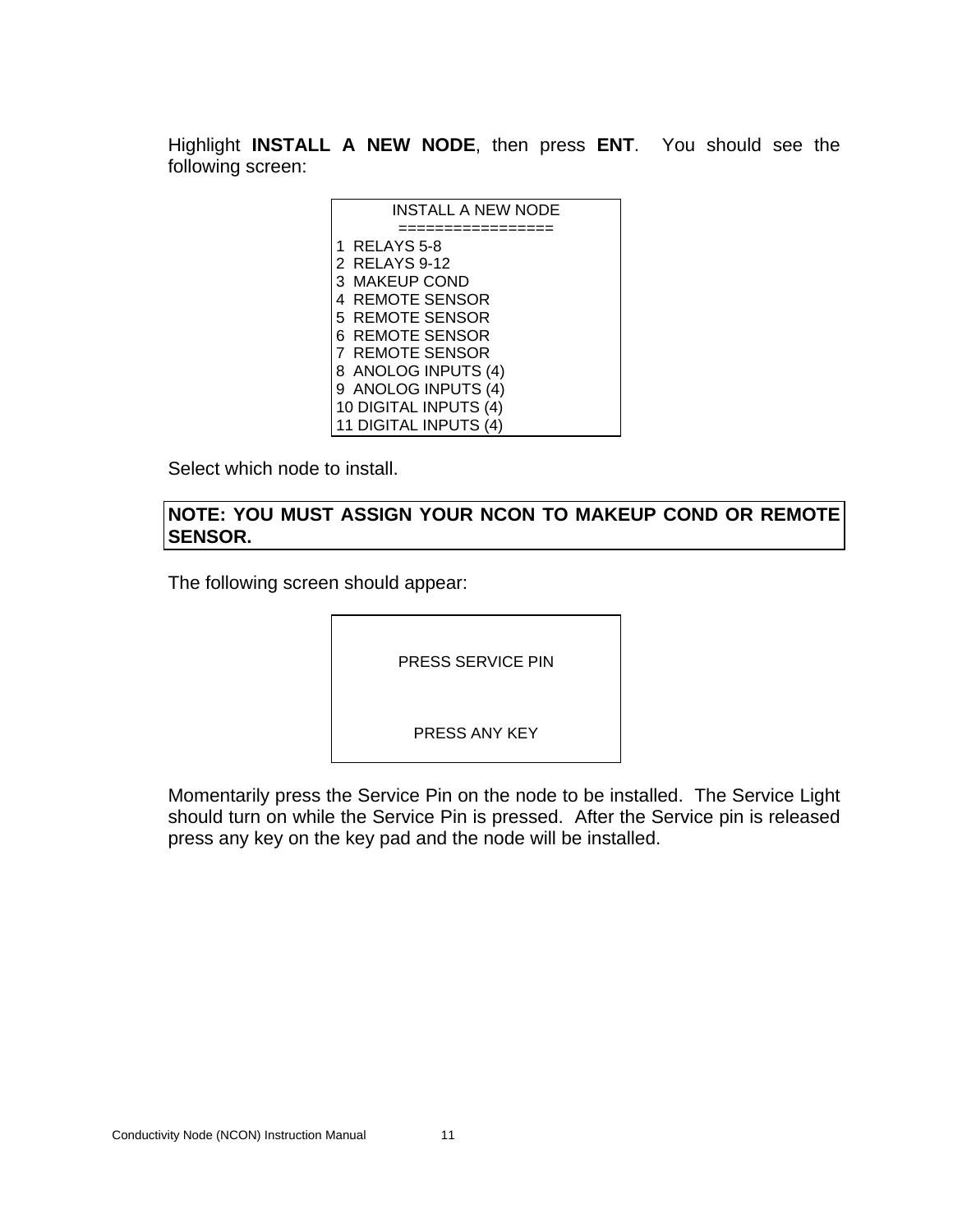### **CONFIGURATION**

### **Sensor Configuration Chart**

| <b>Sensor</b>  | <b>Cell Constant</b> | <b>Temp Comp.</b> |
|----------------|----------------------|-------------------|
| <b>SR</b>      | .1                   | <b>NONE</b>       |
| 2 Elec Cooling | 1                    | <b>500 NTC</b>    |
| 4 Elec Cooling | .38                  | <b>500 NTC</b>    |
| 540K.1-500     | .1                   | <b>500 NTC</b>    |
| 540K.1-1000    | $\cdot$ 1            | 1K PTC            |
| 540K.01-500    | .01                  | <b>500 NTC</b>    |
| 540K.01-1000   | .01                  | 1K PTC            |
| 543H           | .5                   | <b>4K NTC</b>     |
| 543M           | .38                  | <b>4K NTC</b>     |
| 543L           | .1                   | <b>4K NTC</b>     |
| 543LL          |                      | 1K PTC            |

If you are not familiar with Damping or Percent/°C the values should be left at .5 and 2%/°C respectively.

### **Configuration of Node with Sensors**

For the NCON to work properly with different sensors it must be configured properly.

Under the **Main Menu**,

| MAIN MENU             |
|-----------------------|
|                       |
| 3 BIO SCHEDULE        |
| 4 ALARMS              |
| 5 WATER METERS        |
| 6 4-20 MA OUTPUTS     |
| <b>7 SYSTEM SETUP</b> |
| 8 CLOCK               |

highlight **SYSTEM SETUP**, then press **ENT**. You should see the following screen: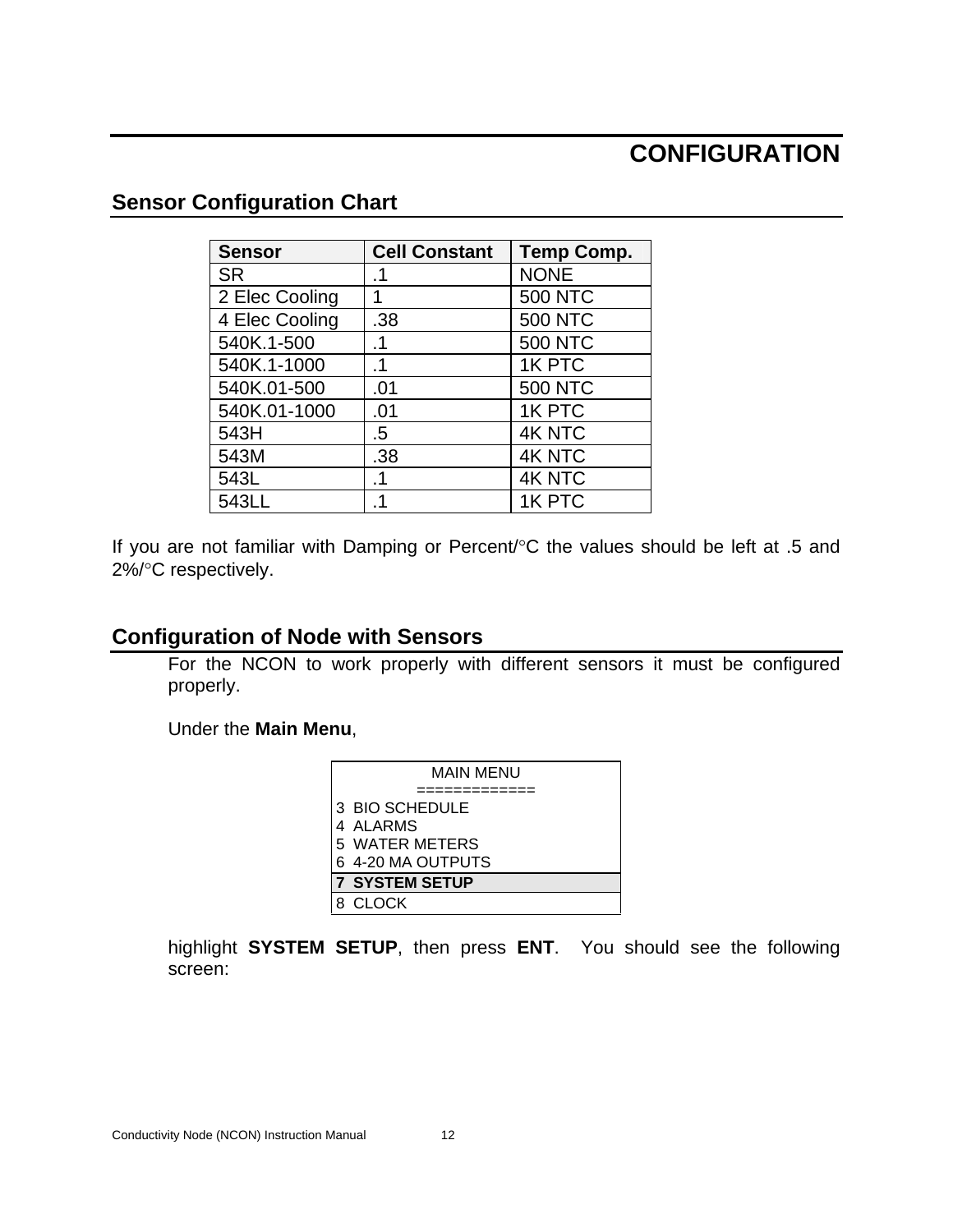| <b>SYSTEM SETUP</b>        |
|----------------------------|
|                            |
| 1 PROCESS PARAMETERS       |
| 2 INITIALIZATION           |
| <b>3 DIGITAL INPUTS</b>    |
| <b>4 FIRMWARE VERSIONS</b> |
| 5 SECURITY                 |
| 6 DIAGNOSTICS              |
| 7 COMMUNICATIONS           |
| <b>8 NODE INSTALLATION</b> |

Highlight **PROCESS PARAMETERS**, then press **ENT**. You should see the following screen:

| WHICH PROCESS          |
|------------------------|
|                        |
| 1 pH                   |
| 2 COND                 |
| 3 MCON                 |
| <b>4 REMOTE SENSOR</b> |
| <b>5 REMOTE SENSOR</b> |

Select which node to set up. pH and COND are not nodes. Highlight the appropriate node and press **ENT**. You should see the following screen:

| <b>MCON</b>             |
|-------------------------|
|                         |
| <b>1 CHANGE MY NAME</b> |
| 2 TEMP COMPENSATION     |
| 3 CELL CONSTANT         |
| 4 PERCENT PER °C        |
|                         |
|                         |

See the Sensor Configuration Chart on the previous page to configure selections 2-4 above.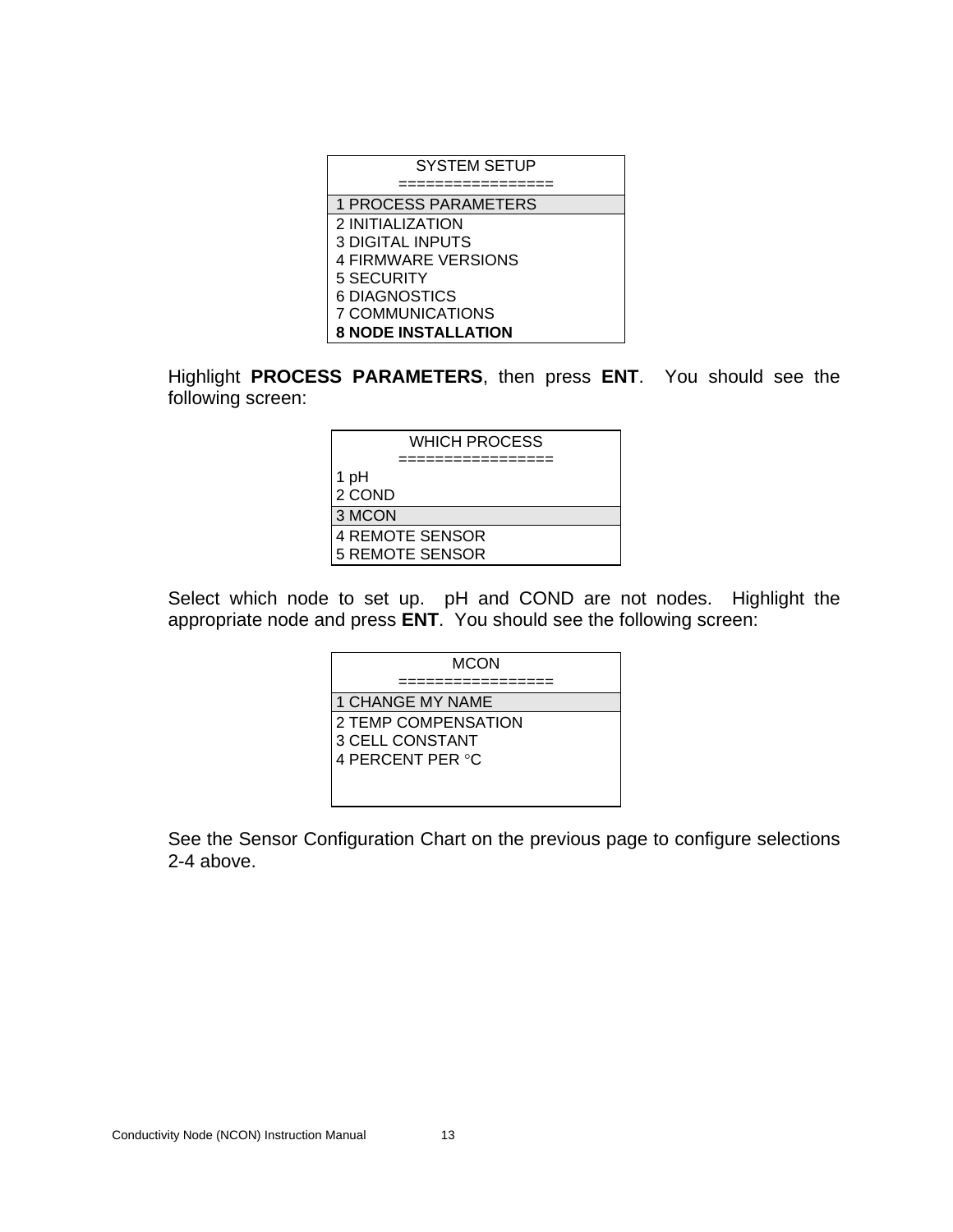### **Maintenance and Technical Service**

### **Technical Service**

**Technical Support for Lakewood Instruments can be reached by calling (800) 228-0839 or faxing (414) 355-3508, Monday through Friday, 7:30 a.m. – 5.00 p.m. CST.** 

*NOTE: IF YOU CALL FOR TROUBLESHOOTING HELP, PLEASE HAVE THE MODEL NUMBER, SERIAL NUMBER, AND ANY OPTIONS PERTAINING TO YOUR UNIT AVAILABLE FOR REFERENCE.* 

#### **Mail and returns should be sent to:**

#### **Lakewood Instruments 7838 North Faulkner Road Milwaukee, WI 53224 USA**

When any merchandise is to be returned to the factory, please call and obtain a Return Goods Authorization (RGA) number and have the following information available:

- Customer's name, address, telephone and fax numbers (shipping and billing).
- A hard copy purchase order number for cases where repairs or parts are required that are not under warranty.
- A contact person's name and telephone number to call if the equipment is beyond repair or to discuss any other warranty matter.
- Equipment model and serial numbers.
- Reason for return, e.g., repair, warranty, incorrect part, etc.

We will then fax to your attention an RGA form that must accompany the returned item.

*NOTE: THE RGA NUMBER MUST BE CLEARLY WRITTEN ON THE OUTSIDE OF THE PACKAGE(S) BEING RETURNED.* 

### *ANY ITEMS SENT BACK TO THE FACTORY WITHOUT AN RGA NUMBER WILL BE REFUSED AND RETURNED TO SENDER*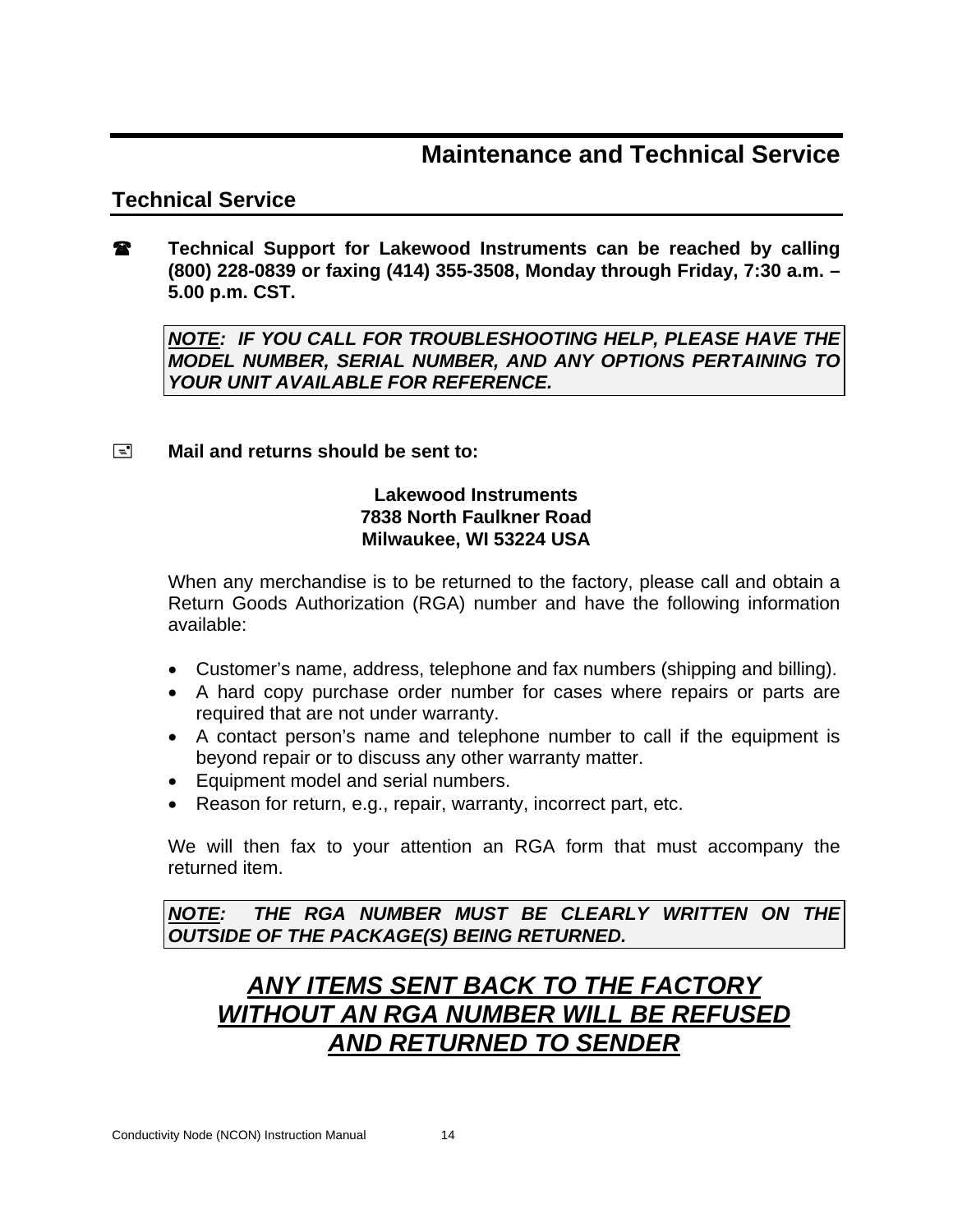#### NOTES: UNLESS OTHERWISE SPECIFIED;

- 1. DATA TWISTED PAIR SPECIFICATIONS:<br>BELDON 85102, SINGLE TWISTED PAIR, STRANDED 9/29, UNSHIELDED, PLENUM.<br>BELDON 8471, SINGLE TWISTED PAIR, STRANDED 9/29, UNSHIELDED, NONPLENUM.<br>JY 0ST) Y 2 X 2 X .8, UL LEVEL IV 22 AWG, T
- 2. IF SHIELDED CABLE IS USED, THE SHIELD SHOULD BE CONNECTED TO EARTH<br>GROUND VIA A 470K OHMS, .25 WATT, METAL FILM RESISTOR TO PREVENT<br>STATIC CHARGE BUILD-UP.
- 3. MAXIMUM POWER REQUIREMENT 23 MA @ 24 VDC.

|            | <b>REVISIONS</b>       |       |                  |  |  |  |  |
|------------|------------------------|-------|------------------|--|--|--|--|
| <b>REV</b> | <b>DESCRIPTION</b>     | DATE  | <b>APPROVALS</b> |  |  |  |  |
| А          | ECO 0406<br><b>MLM</b> | 10/95 |                  |  |  |  |  |
| B          | 0667<br>ECO<br>MLM     | 8/96  |                  |  |  |  |  |



| UNLESS OTHERWISE SPECIFIED<br>DIMENSIONS ARE IN INCHES AND<br>TOLERANCES ARE:<br><b>DECIMALS</b> | REFERENCE NUMBER                               |         | . Lakewood<br><b>INSTRUMENTS</b> |             |                  |       |            |
|--------------------------------------------------------------------------------------------------|------------------------------------------------|---------|----------------------------------|-------------|------------------|-------|------------|
| $\pm$ .XX<br>$=.010$<br>$\pm$ .XXX = .005                                                        | <b>APPROVALS</b>                               | DATE    |                                  |             | DRAWING - DETAIL |       |            |
| <b>MATERIALS:</b>                                                                                | <b>DESIGNER</b>                                |         |                                  |             | CONDNODE         |       |            |
|                                                                                                  | <b>DRAVN</b><br><b>MCBRIDE</b><br>м<br>CHECKED | 9/28/95 |                                  |             |                  |       |            |
| <b>FINISH:</b>                                                                                   |                                                |         | SIZE                             | DRAVING NO. |                  |       | <b>REV</b> |
|                                                                                                  | <b>ENGINEER</b>                                |         | B                                |             | 1168513-2b       |       | B          |
|                                                                                                  | SCALE DRAVING<br>DO NOT                        |         | MODEL NO.                        | 2000        |                  | SHEET |            |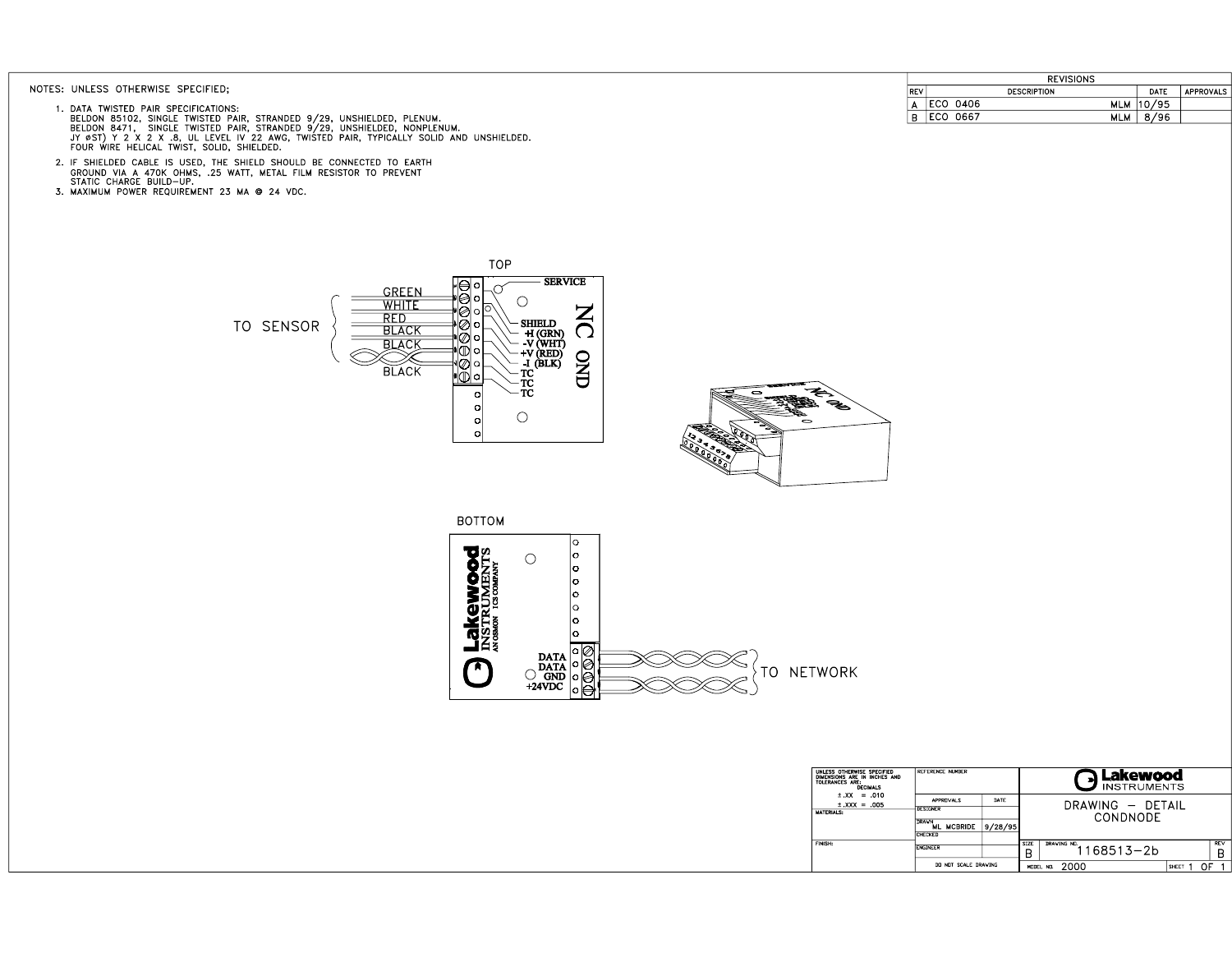#### NOTES: UNLESS OTHERWISE SPECIFIED;

- 1. DATA TWISTED PAIR SPECIFICATIONS:<br>BELDON 85102, SINGLE TWISTED PAIR, STRANDED 9/29, UNSHIELDED, PLENUM.<br>BELDON 8471, SINGLE TWISTED PAIR, STRANDED 9/29, UNSHIELDED, NONPLENUM.<br>JY 0ST) Y 2 X 2 X .8, UL LEVEL IV 22 AWG, T FOUR WIRE HELICAL TWIST, SOLID, SHIELDED.
- 2. IF SHIELDED CABLE IS USED, THE SHIELD SHOULD BE CONNECTED TO EARTH CROUND VIA A 470K OHMS, .25 WATT, METAL FILM RESISTOR TO PREVENT<br>STATIC CHARGE BUILD-UP. .25 WATT, METAL FILM RESISTOR TO PREVENT
- 3. MAXIMUM POWER REQUIREMENT 23 MA @ 24 VDC.

| <b>REVISIONS</b> |                   |            |      |           |  |
|------------------|-------------------|------------|------|-----------|--|
| REV              | <b>ECO NUMBER</b> | CHANGED BY | DATE | APPROVALS |  |
|                  |                   | ML<br>LM   |      |           |  |





|                                                                                                                                                                                                       | UNLESS OTHERWISE SPECIFIED<br>DIMENSIONS ARE IN INCHES AND<br>TOLERANCES ARE:<br>$XX = \pm .010$ | REFERENCE NUMBER<br>68513                         | Lakewood<br><b>INSTRUMENTS</b>                                |  |  |  |
|-------------------------------------------------------------------------------------------------------------------------------------------------------------------------------------------------------|--------------------------------------------------------------------------------------------------|---------------------------------------------------|---------------------------------------------------------------|--|--|--|
|                                                                                                                                                                                                       | $XXX = \pm .005$                                                                                 | DATE<br><b>APPROVALS</b>                          | WIRING<br>DIAGRAM.                                            |  |  |  |
|                                                                                                                                                                                                       | <b>MATERIALS:</b>                                                                                | <b>DESIGNER</b>                                   | <b>CONDUCTIVITY</b><br>NODE.                                  |  |  |  |
| NOTICE ON REPRODUCTIONS<br>THIS DRAWING, THE DESIGN AND THE PATENTS IT COVERS, ARE THE PROPERTY OF<br>DSMONICS INC. THEY ARE LOANED MERELY AND ON THE BORROWER'S EXPRESS                              |                                                                                                  | <b>DRAVN</b><br>8/96<br><b>MCBRIDE</b><br>CHECKED | FCTRODE<br><b>SENSOR</b>                                      |  |  |  |
| AGREEMENT THAT THEY WILL NOT BE REPRODUCED, COPIED, LOANED, EXHIBITED,<br>NOR USED EXCEPT IN THE LIMITED WAY AND THE PRIVATE USE PERMITTED BY<br>WRITTEN CONSENT GIVEN BY THE LENDER TO THE BORROWER. | <b>FINISH:</b>                                                                                   | <b>ENGINEER</b>                                   | <b>REV</b><br>SIZE<br>DRAVING NUMBER<br>l 168513_6a<br>В<br>А |  |  |  |
|                                                                                                                                                                                                       |                                                                                                  | DO NOT SCALE DRAWING                              | 0F<br>MODEL NO. 540<br>SHEET                                  |  |  |  |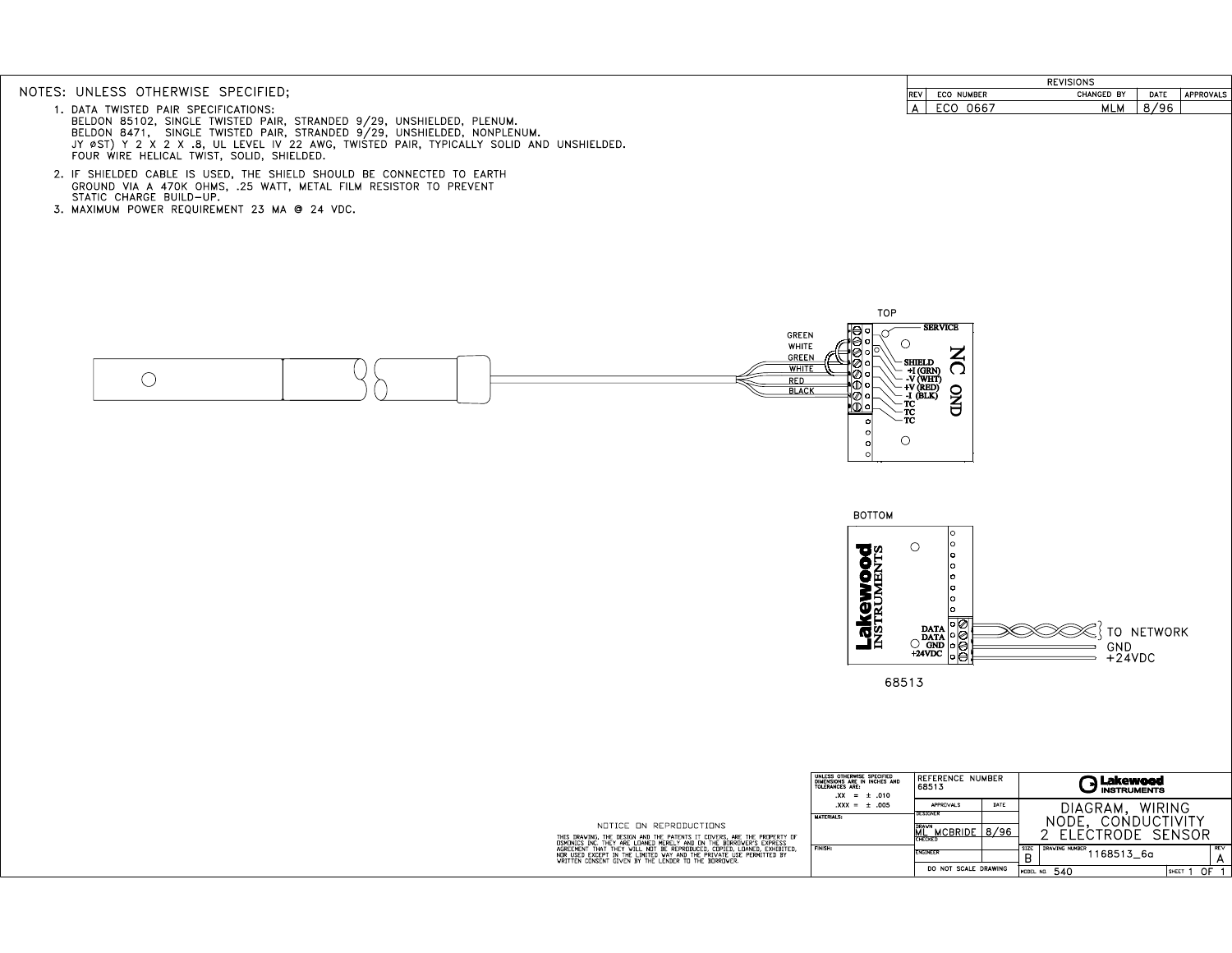|                                                                                                                                                                                                                                                                                                                                                                                                                                                                                                                                                                                                |                                                                                                                                                                                                                                                                             |                                                                                                                                         | REVISION HISTORY                                                                                                                                                                                                                                            |                                             |                                |                        |      |
|------------------------------------------------------------------------------------------------------------------------------------------------------------------------------------------------------------------------------------------------------------------------------------------------------------------------------------------------------------------------------------------------------------------------------------------------------------------------------------------------------------------------------------------------------------------------------------------------|-----------------------------------------------------------------------------------------------------------------------------------------------------------------------------------------------------------------------------------------------------------------------------|-----------------------------------------------------------------------------------------------------------------------------------------|-------------------------------------------------------------------------------------------------------------------------------------------------------------------------------------------------------------------------------------------------------------|---------------------------------------------|--------------------------------|------------------------|------|
|                                                                                                                                                                                                                                                                                                                                                                                                                                                                                                                                                                                                |                                                                                                                                                                                                                                                                             | <b>REV</b>                                                                                                                              | DESCRIPTION                                                                                                                                                                                                                                                 | ECO                                         | <b>DWN</b>                     | DATE                   | APVD |
|                                                                                                                                                                                                                                                                                                                                                                                                                                                                                                                                                                                                |                                                                                                                                                                                                                                                                             | $\overline{A}$                                                                                                                          | <b>RELEASE</b>                                                                                                                                                                                                                                              | 0667                                        | <b>MLM</b>                     | 8/96                   |      |
|                                                                                                                                                                                                                                                                                                                                                                                                                                                                                                                                                                                                |                                                                                                                                                                                                                                                                             | B                                                                                                                                       | REVISED                                                                                                                                                                                                                                                     | 1073                                        | EV                             | 8/96                   |      |
|                                                                                                                                                                                                                                                                                                                                                                                                                                                                                                                                                                                                |                                                                                                                                                                                                                                                                             | $\,$ C                                                                                                                                  | CHANGED CABLE TO 2 WIRE                                                                                                                                                                                                                                     | 10127                                       | PSG                            | 5/4/11                 |      |
| <b>BOILER SENSOR</b>                                                                                                                                                                                                                                                                                                                                                                                                                                                                                                                                                                           |                                                                                                                                                                                                                                                                             | ∘ا⊖ا∙<br>k⊜l∘<br>' ⊘∣∘<br><b>RED</b><br>∙l⊘lo<br><b>BLACK</b><br>ø۱<br>∘⊚י<br>ס∥<br>∙l1D∣o<br>$\Omega$<br>$\circ$<br>$\circ$<br>$\circ$ | TOP<br><b>SERVICE</b><br>O,<br>O<br>$\mathbf{Z}$<br><b>SHIELD</b><br>$\Omega$<br>- +1 (GRN)<br>- -V (WHT)<br>- +V (RED)<br><b>QND</b><br>- I (BLK)<br>- TC`<br>- TC<br>- TC<br>$\circ$                                                                      |                                             |                                |                        |      |
| NOTES: UNLESS OTHERWISE SPECIFIED;<br>1. DATA TWISTED PAIR SPECIFICATIONS:<br>SELDON 85102, SINGLE TWISTED PAIR, STRANDED 9/29, UNSHIELDED, PLENUM.<br>SELDON 8471, SINGLE TWISTED PAIR, STRANDED 9/29, UNSHIELDED, NONPLENUM.<br>JY ØST) Y 2 X 2 X .8, UL LEVEL IV 22 AWG, TWISTED PAIR, TYPICALLY SOLID AND UNSHIELDED.<br>FOUR WIRE HELICAL TWIST, SOLID, SHIELDED.<br>2. IF SHIELDED CABLE IS USED, THE SHIELD SHOULD BE CONNECTED TO EARTH<br>GROUND VIA A 470K OHMS, .25 WATT, METAL FILM RESISTOR TO PREVENT<br>STATIC CHARGE BUILD-UP.<br>3. MAXIMUM POWER REQUIREMENT 23 MA @ 24 VDC. |                                                                                                                                                                                                                                                                             | <b>Lakewood</b>                                                                                                                         | <b>BOTTOM</b><br>$\circ$<br>lo<br>lo<br>lo<br>lo.<br>lo<br>∘⊘<br><b>DATA</b><br>$\left[\begin{array}{c c}\n\texttt{DATA} & \circ & \circ \\ \texttt{O} & \circ & \circ \\ \texttt{GND} & \circ & \circ\n\end{array}\right]$<br>$+24$ VDC<br>l∘l⊖<br>1168513 |                                             | GND                            | TO NETWORK<br>$+24VDC$ |      |
| 4. JUMPER 2-4 AND 3-5 WITH 22 AWG WIRE                                                                                                                                                                                                                                                                                                                                                                                                                                                                                                                                                         | NOTICE ON REPRODUCTIONS<br>OSMONICS INC. THEY ARE LOANED MERIENTS IT COVERS, ARE THE PROPERTY OF<br>AGREEMENT THAT THEY ARE LOANED MERELY AND ON THE BORROWER'S EXPRESS<br>AGREEMENT THAT THE THE LINITED WAN THE PROPIED LOANED, EXHIB<br>IMATERIAL<br>FINISH<br>ORDER NO. | FOLERANCES UNLESS NOTED<br>DECIMALS<br>X ± .1<br><b>FRAC</b><br>$.XX \pm .05$<br>±1/16<br>$XXX \pm .010$<br><b>DWN</b><br>MLM           | ANGLE:<br>TITLE.<br>$\pm .5$<br>DATE 8/96                                                                                                                                                                                                                   | WIRING DIAGRAM<br>NODE, COND, BOILER SENSOR | Lakewood<br><b>INSTRUMENTS</b> |                        |      |
|                                                                                                                                                                                                                                                                                                                                                                                                                                                                                                                                                                                                | <b>CUSTOMER</b>                                                                                                                                                                                                                                                             | CHKD                                                                                                                                    | DATE<br>SIZE<br>⊕<br>€₫                                                                                                                                                                                                                                     | DWG NO/PN                                   |                                |                        | REV  |
|                                                                                                                                                                                                                                                                                                                                                                                                                                                                                                                                                                                                | <b>CUSTOMER LOC.</b>                                                                                                                                                                                                                                                        | <b>APVD</b>                                                                                                                             | B<br>DATE<br>THIRD ANGLE                                                                                                                                                                                                                                    |                                             | 1168513_4c                     |                        | C.   |
|                                                                                                                                                                                                                                                                                                                                                                                                                                                                                                                                                                                                | DO NOT SCALE                                                                                                                                                                                                                                                                | <b>APVD</b>                                                                                                                             | DATE<br><b>SCALE</b><br>1/1                                                                                                                                                                                                                                 | FILE TYPE .DWG                              |                                | SHEET 1 OF 1           |      |

 $\mathbf{r}$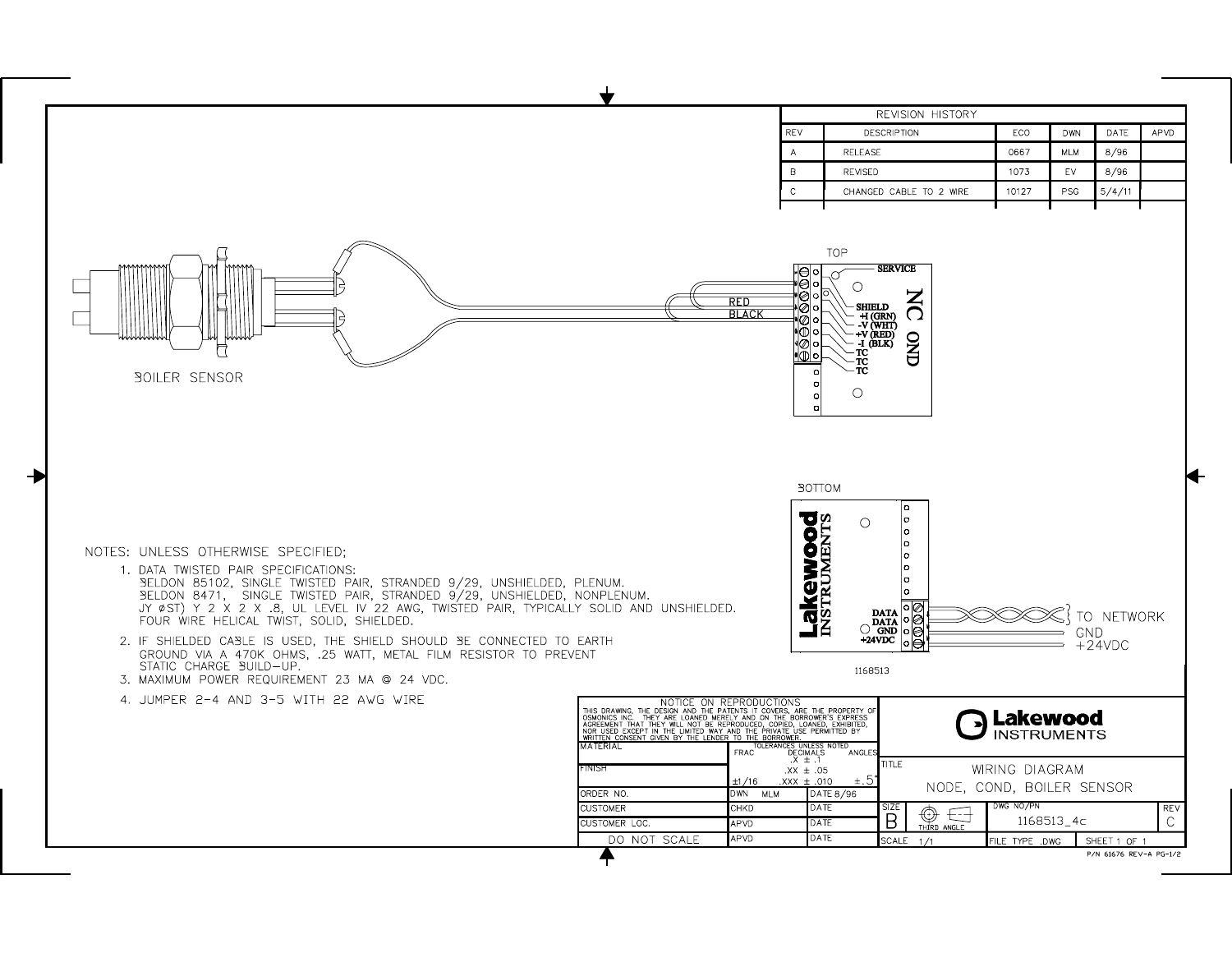#### NOTES: UNLESS OTHERWISE SPECIFIED;

|          | <b>REVISIONS</b>   |      |                  |
|----------|--------------------|------|------------------|
| DE)<br>. | <b>DESCRIPTION</b> | DATE | <b>APPROVALS</b> |
|          | <b>MLM</b><br>0234 |      |                  |

- 1. DATA TWISTED PAIR SPECIFICATIONS:<br>BELDON 85102, SINGLE TWISTED PAIR, STRANDED 9/29, UNSHIELDED, PLENUM.<br>BELDON 8471, SINGLE TWISTED PAIR, STRANDED 9/29, UNSHIELDED, NONPLENUM.<br>JY 0ST) Y 2 X 2 X.B, UL LEVEL IV 22 AWG, TW
- 2. IF SHIELDED CABLE IS USED, THE SHIELD SHOULD BE CONNECTED TO EARTH<br>GROUND VIA A 470K OHMS, .25 WATT, METAL FILM RESISTOR TO PREVENT<br>STATIC CHARGE BUILD-UP.
- 3. MAXIMUM POWER REQUIREMENT 23 MA @ 24 VDC.





| UNLESS OTHERWISE SPECIFIED<br>REFERENCE NUMBER<br>DIMENSIONS ARE IN INCHES AND<br>TOLERANCES ARE:<br><b>DECIMALS</b> |                                                  |      | つLakewood<br><b>INSTRUMENTS</b>                      |  |  |  |
|----------------------------------------------------------------------------------------------------------------------|--------------------------------------------------|------|------------------------------------------------------|--|--|--|
| $\pm$ XX = .010<br>$\pm$ .XXX = .005                                                                                 | APPRIVALS                                        | DATE | DRAWING - DFTAIL                                     |  |  |  |
| MATERIALS:                                                                                                           | <b>DESIGNER</b>                                  |      | WIRING, CONDNODE                                     |  |  |  |
|                                                                                                                      | <b>DRAVN</b><br>9/28/95<br>ML MCBRIDE<br>CHECKED |      | AND CONDUCTIVITY SENSOR                              |  |  |  |
| <b>FINISH:</b>                                                                                                       | <b>FNGINFFR</b>                                  |      | <b>REV</b><br>SIZE<br>DRAVING NO.<br>1168513-3a<br>А |  |  |  |
|                                                                                                                      | DO NOT SCALE DRAVING                             |      | $2000 - 543$<br>ገF<br>SHEET<br>MODEL NO.             |  |  |  |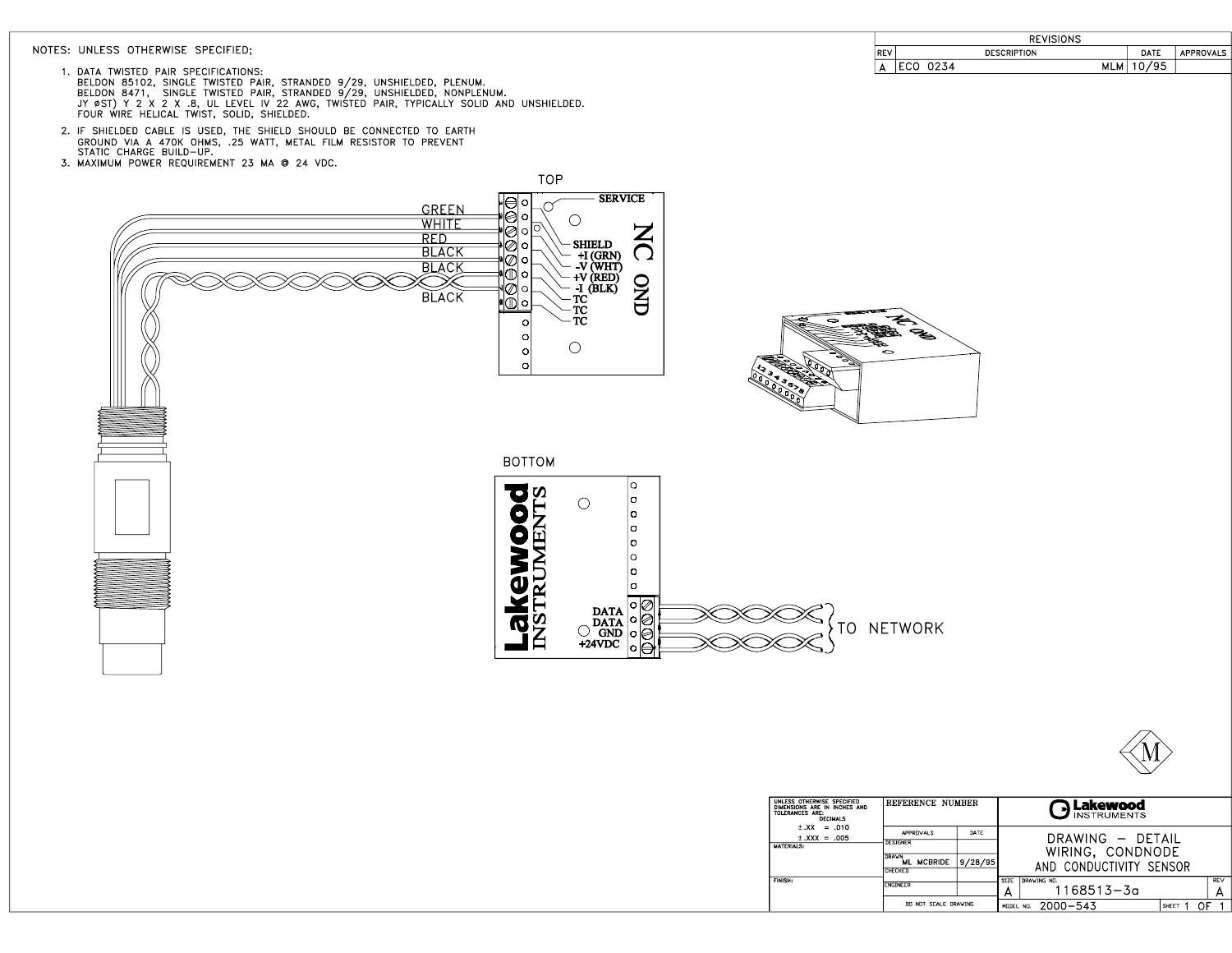© Copyright 1997 Lakewood Instruments, LLC. Printed in USA, P/N 1109672, Rev. 2